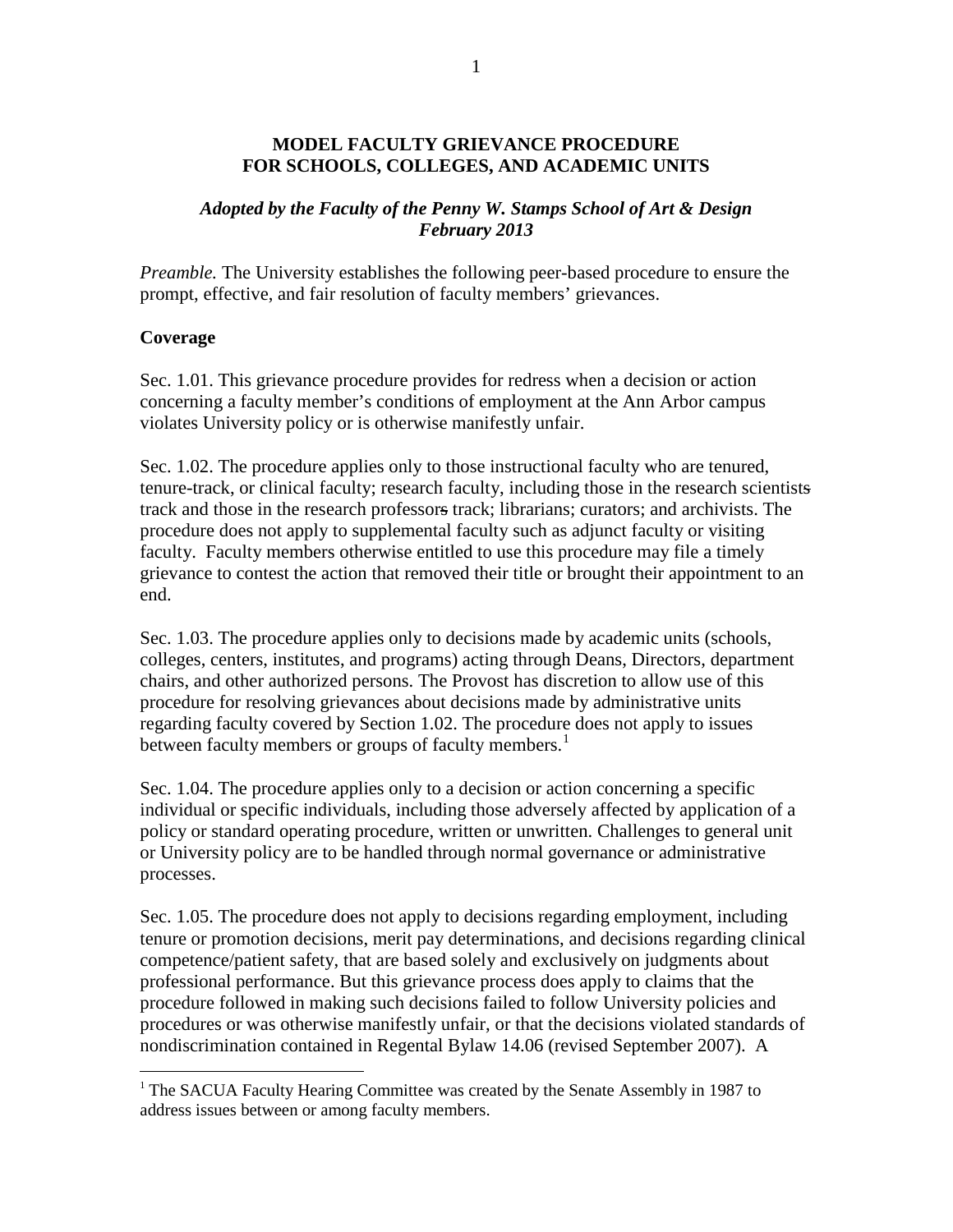faculty member's salary history and similar data may be considered in determining the value placed on previous performance and whether the contested decision was based solely and exclusively on judgments about professional performance.

Sec. 1.06. The procedure does not serve as an additional step in a dispute that has been addressed in another formal hearing procedure of the University or a University unit. But a faculty member may use this grievance process to review new sanctions imposed by an academic unit acting on the basis of findings made in a different hearing procedure.

## **Filing Grievances; Parties and Responsibilities**

Sec. 2.01. A faculty member shall file a grievance within ninety (90) calendar days of the date the grievant first knew or could reasonably have been expected to know, on the basis of documentation or otherwise if there is no documentation, of the decision or action that gave rise to the grievance. Grievances shall be filed on a Faculty Grievance Form (FGF) and submitted to the Director of Academic Human Resources (DAHR) and the SACUA Faculty Grievance Monitor (FGM). The DAHR shall transmit a copy of the FGF to the named respondent(s), with copies to the Dean or Director. In extraordinary circumstances, a Grievance Hearing Board (GHB) may extend the deadline for filing a grievance. The grievant must assert such circumstances in the FGF and provide supporting evidence.

Sec. 2.02. The parties to a grievance are the faculty member who initiates the grievance and the decision-maker(s) responsible for the contested decision or action. In larger units the respondent(s) would normally be the decision-maker(s) at the departmental level. Higher authorities such as Deans in those units are to be named as respondents only if they were actively involved in the contested decision or action. When the grievance involves a decision made, or an action taken, by a group of persons, or a decision or action reviewed through multiple organizational levels, the presumption is that the individual with the current ultimate authority to make the decision or take the action (for example, the person whose signature authorizes the decision or action) will be named as the sole respondent.

Sec. 2.03. Both the grievant and the respondent shall abide by all the procedures set forth here, shall participate in good faith, and shall respect the confidentiality of the process. Communication concerning the proceedings shall be limited to parties, advisers, mediators, and any others for whom information is strictly necessary for the legitimate effectuation of the process.

- Sec. 2.04. (a) Before filing a formal grievance, a grievant shall seek to resolve the dispute by discussing it informally with the person(s) who made the disputed decision or took the disputed action, or actively participated in it, or who has the authority within the relevant unit or units to provide redress.
	- (b) Before, during, and after the processing of any grievance, the parties are strongly encouraged to seek an informal resolution by personal discussions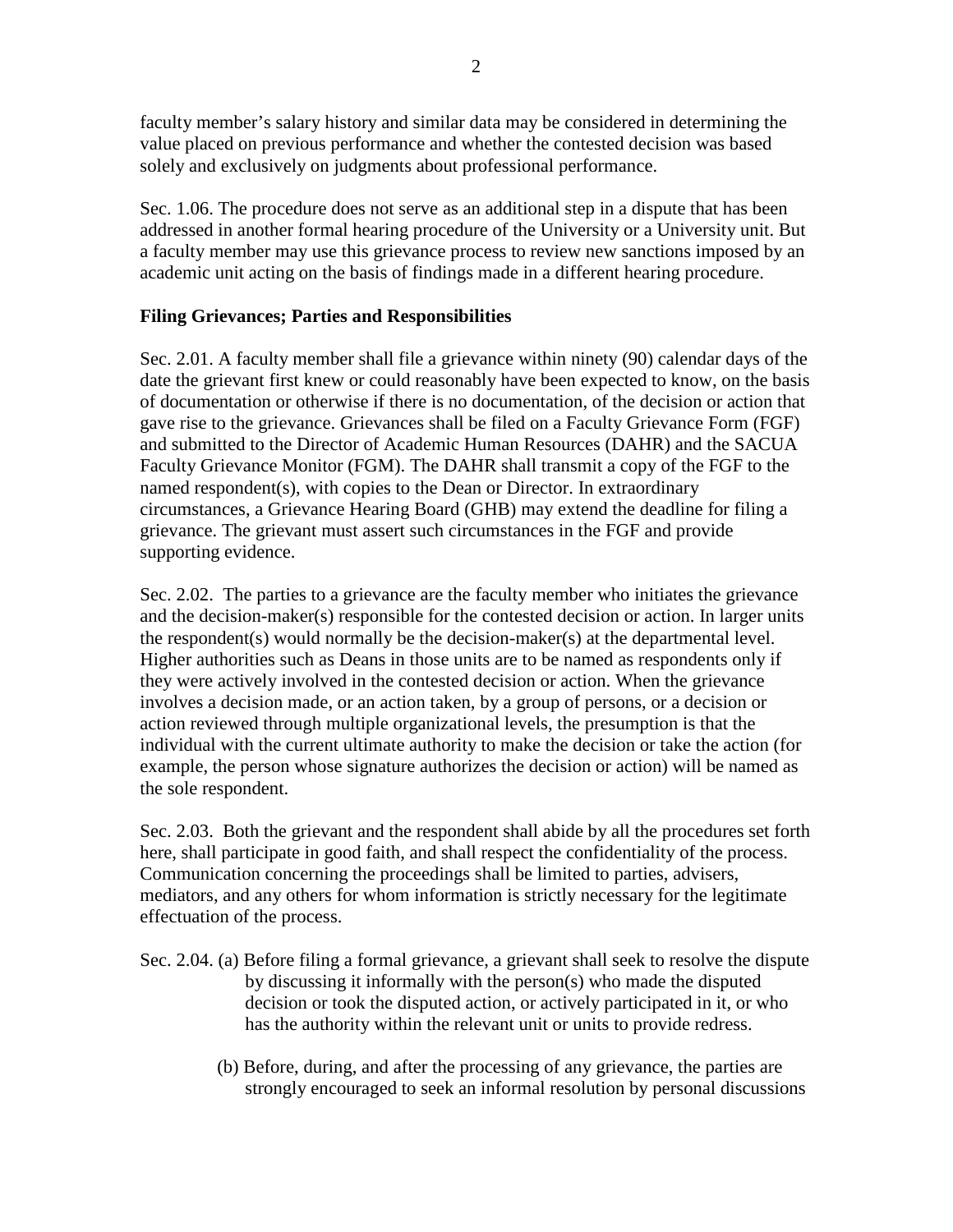between or among themselves, by invoking the unit or University ombuds or mediation structure, or through the intervention of unit or University officials with the authority to provide redress. At any step before rendering a final decision, the Grievance Hearing Board (GHB) may remand the case to the parties with directions to seek an informal resolution. When remanding a case, the GHB shall set a timeframe for successful resolution. If it fails, the case will return to the GHB for further processing. Informal resolution, however, shall remain entirely voluntary.

Sec. 2.05. Prior to the first meeting of the GHB, the GHB, the grievant, or the respondent may initiate in writing a one-time clarification of the issues to be considered. If the GHB requests the clarification, it shall be transmitted simultaneously to the grievant and the respondent, who will have 10 working days to provide a written response. If one of the parties submits a clarification, a copy shall be provided to the DAHR, the FGM, and the other party. The other party will have 10 working days to provide to the DAHR, the FGM, and the party who submitted the clarification any additional comments or information in response to the clarification. The DAHR will then forward both the clarification and the response to the GHB.

## **Grievance Hearing Board (GHB)**

Sec. 3.01. A Grievance Hearing Board (GHB) shall be established as provided in Sec. 5.03 to handle each grievance filed by a faculty member. Closely related grievances may be consolidated before a single GHB.

Sec. 3.02. The GHB shall meet within 15 working days after it is established. The Board shall first determine in executive session whether the complaint is within the authority or jurisdiction of the grievance process under Sections 1.01 through 1.06. In addition, the Board may dismiss the grievance without a hearing if it concludes, on the basis of the FGF and all other material before the GHB, and with all questions of fact assumed in the grievant's favor, that there are no grounds for deciding the case in the grievant's favor. The GHB may also dismiss the grievance without a hearing if the grievance is filed after the expiration of the time period set forth in Section 2.01.

Sec. 3.03. Within 10 working days of its first meeting, the GHB shall advise the grievant, the respondent, the DAHR, the FGM, and the Dean or Director in writing whether it will proceed with a hearing. If the Board decides the complaint is not grievable because it is not within the coverage of Sections 1.01 through 1.06, or the grievance is to be dismissed under Section 3.02, it shall state its reasons in writing. If the Board decides to proceed, it shall specify in a written notice to the parties, the DAHR, the FGM, and the Dean or Director when and where the hearing will be held and what issues are to be addressed by the parties. The hearing shall be scheduled within 30 working days or as soon thereafter as is practicable.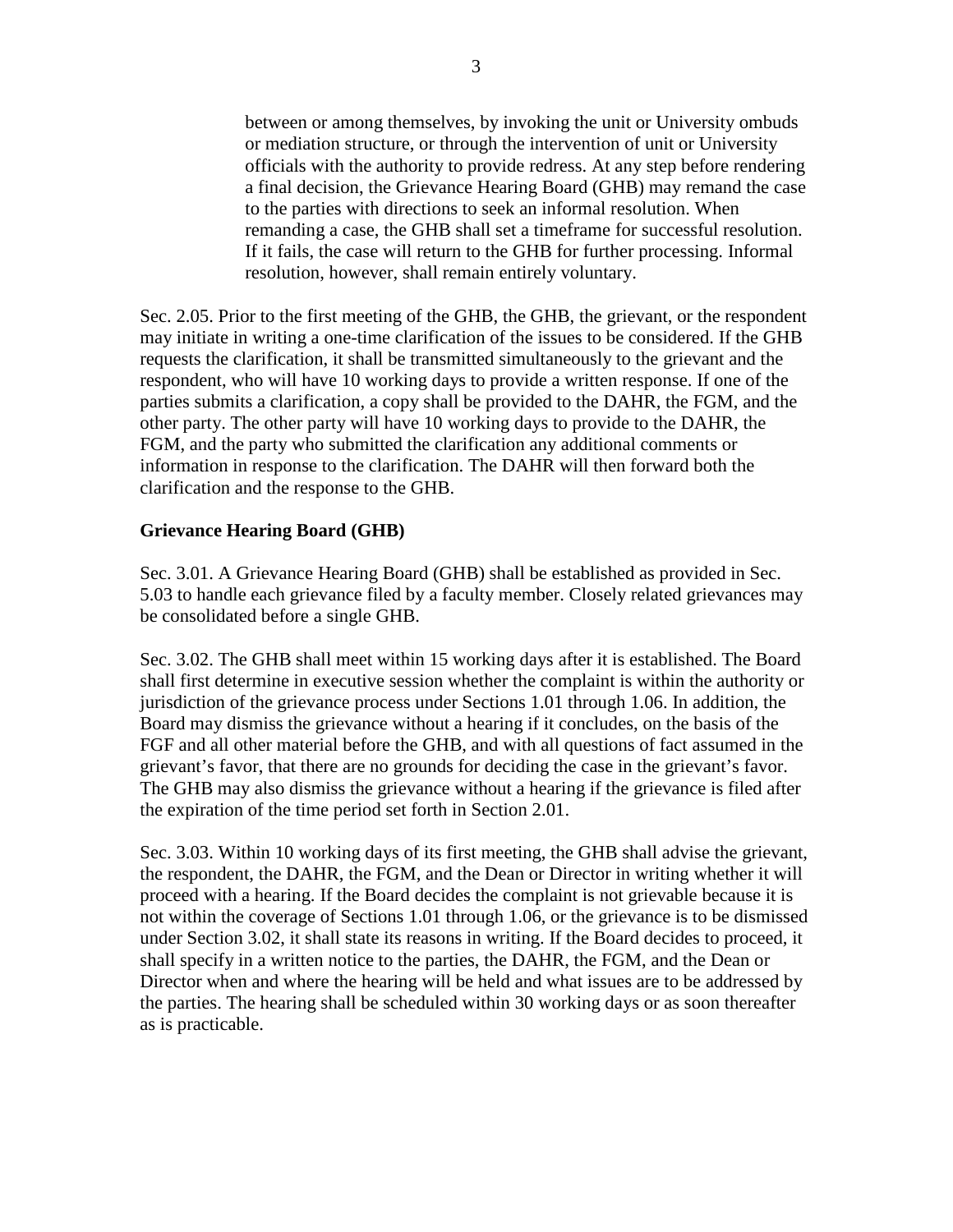Sec. 3.04. If the GHB decides the complaint is not grievable, the grievant shall have 15 working days to appeal this decision to SACUA or a faculty body designated by SACUA. The appellate body shall have 20 working days to resolve the issue. Its decision shall be final. Appeals from a GHB decision to dismiss the grievance shall be handled as provided for final Board decisions in Sections 4.01 through 4.03.

Sec. 3.05. The GHB shall ensure fair procedures for the parties in any hearing.<sup>[2](#page-3-0)</sup> Specifically, the grievant and the respondent shall have the following rights:

- (a) To be accompanied before the GHB by advisers, who may be attorneys. The advisers may advise their clients but may not participate directly in the hearing.
- (b) To appear and present their cases, and to cross-examine the witnesses and challenge the evidence presented by the other party; and
- (c) To have access to all relevant evidence, testimonial and documentary, except confidential evaluations and evidence that would infringe upon the privacy interests of third persons. Upon a party's request, the chair of the GHB shall be allowed to examine relevant confidential files of an academic unit or department and to provide the Board with a summary of their contents as they relate to the grievance, giving due consideration to protecting the confidential aspects of the material.
- Sec. 3.06. (a) The GHB may call its own witnesses and obtain relevant documents, subject to the parties' right of access and the confidentiality restrictions of Sec. 3.05(c).
	- (b) Testimony before the GHB is voluntary. If any witness declines to testify about any issue, however, the GHB may draw appropriate inferences about what the testimony would have been based on the refusal to testify. Any such inference should be carefully supported and explained by the GHB.

Sec. 3.07. Hearings before the GHB shall be private and confidential, attended only by the principal parties and their advisers, if any; the Director of Academic Human Resources or designee; and the Faculty Grievance Monitor or designee. Unless otherwise directed by the GHB for good reason, witnesses shall attend only while testifying. The GHB chair may invite appropriate observers or others having a substantial interest in the outcome of the case, if both the grievant and the respondent agree.

<span id="page-3-0"></span> $2<sup>2</sup>$  The grievance procedure must comply with the demands of due process, most critically, fair notice and an opportunity to be heard. It is not intended to be a substitute for either a civil or a criminal trial and is not subject to all the requirements applicable in those settings.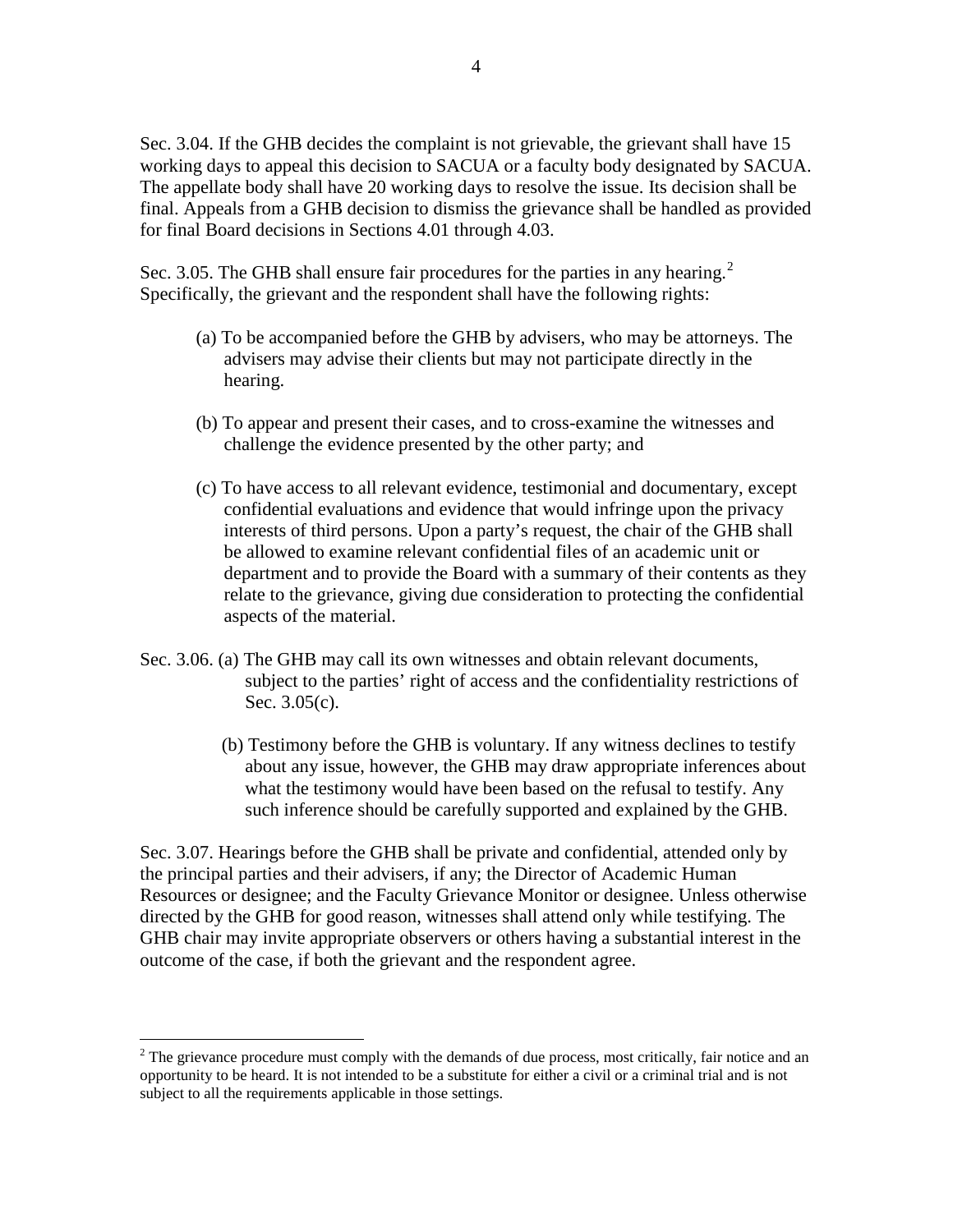5

Sec. 3.08. Portions of the hearing at which testimony is taken and evidence presented shall be recorded verbatim, but the recording may be by voice recorder. Both the grievant and the respondent may also record the hearing.

Sec. 3.09. The GHB shall deliver only to the grievant and the respondent a written provisional decision within 20 working days after the completion of testimony and argument. The content of the provisional decision shall remain confidential and may not be shared at any time with any other persons except those entitled without special agreement to participate in the hearing or advise the parties under Sec. 3.07.

Sec. 3.10. The grievant and the respondent shall have 10 working days after receipt of the provisional decision to submit a written response to the GHB.

Sec. 3.11. The GHB shall consider any responses to the provisional decision and shall deliver its final decision within 10 working days after receipt of those responses. Both the provisional decision and the final decision shall include a summary of the testimony, factual findings, conclusions with reasons the grieved decision or action was or was not violative of University policy or otherwise manifestly unfair, and, if appropriate, a proposed remedy. Decisions of the GHB shall be by majority vote. The reasons for any dissent must be stated in a written minority opinion. The GHB shall present the final decision only to the grievant, the respondent, the Dean or Director, the DAHR, the FGM, and, if appropriate, the department chair.

Sec. 3.12. Although the GHB does not have executive authority, the parties are expected to respect and accept the findings, conclusions, recommendations, and any proposed remedy of the GHB as the considered judgment of a competent and disinterested peer group. The GHB may recommend actions that do not fall within the respondent's authority, but recommendations addressed to those who are not parties should not give rise to the same expectations.

# **Appeals**

Sec. 4.01. The grievant or the respondent or both may submit a written appeal of a final decision by a GHB within 20 working days of the receipt of the decision. If the Dean or Director is not a respondent, the appeal shall be submitted to the Dean or Director. If the Dean or Director is a respondent, the appeal shall be submitted to the Provost. Either party may submit an appeal contingent upon the other party's appealing. If both parties submit contingent appeals, the appeals shall be treated as withdrawn.

Sec. 4.02. An appeal shall be decided on the record made before the GHB. When necessary in the judgment of the person deciding the appeal, the proceedings may be remanded to the GHB to receive new information. A remand for new information shall be granted on the request of the grievant or the respondent only on a showing that the information could not, in the exercise of reasonable diligence, have been presented when the record was made. A remand shall set the times for further GHB proceedings, including any revised final GHB decision.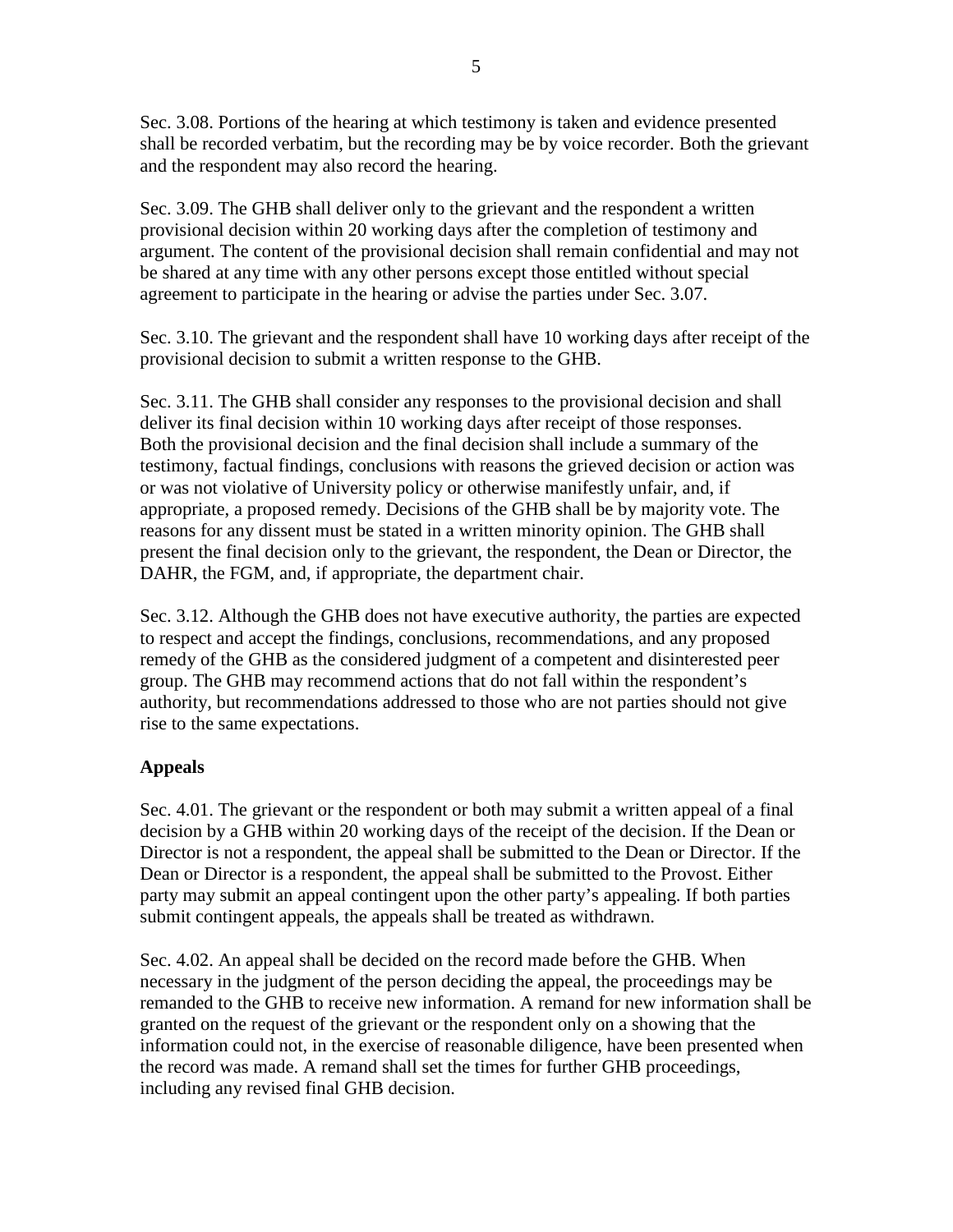Sec. 4.03. The findings, conclusions, recommendations, and proposed remedy, if any, of the GHB shall be presumed valid on appeal, and shall be rejected or modified only because of substantial errors of fact or interpretation of University regulations, because of serious procedural irregularities, or because the appeal authority's considered judgment is that the GHB erred in deciding whether the initially grieved decision or action was or was not violative of University policy or otherwise manifestly unfair, or because any proposed remedy is clearly unreasonable or inappropriate.

Sec. 4.04. The Dean, Director, or Provost shall respond in writing within 30 working days of receiving the appeal, stating the action to be taken and the reasons for it. The response shall be transmitted to the grievant, the respondent, the members of the GHB, the DAHR, and the FGM.

### **Structure; Organization; Miscellaneous**

Sec. 5.01. This grievance procedure applies to all University faculty defined in Section 1.02 but the Provost may approve amendments by an individual unit to adapt the procedure to its specific conditions or circumstances.

Sec. 5.02. A Faculty Grievance Hearing Panel (FGHP) is established from whose members each Grievance Hearing Board will have two selected randomly, subject to the exceptions contained in Sec. 5.03. The FGHP will consist of tenured faculty members, elected by each school or college in accordance with written rules formulated by that unit. Membership on the FGHP will be allotted as follows: the College of Literature, Science, and the Arts and the Medical School, four members each; the Ross School of Business, the College of Engineering, the School of Public Health and the School of Music, Theatre, and Dance, two each; and all other schools and colleges, one each. FGHP members will serve single staggered terms of three years, except that initially nine members will be chosen by lot to serve one year, nine by lot to serve two years, and the rest will serve three years. FGHP members may not serve consecutive terms. Vacancies will be filled in the same manner except that if the unexpired term is one year or less, the replacement member shall serve an additional three-year term.

Sec. 5.03. (a) Within 10 working days of receiving the notice of a pending grievance, the DAHR and the FGM shall meet or communicate and choose by lot two persons from the FGHP to serve on the GHB. Those two members shall come from different academic units and neither shall come from the academic unit(s)<sup>[3](#page-5-0)</sup> of the grievant. The DAHR and the FGM may then agree on one of

<span id="page-5-0"></span><sup>&</sup>lt;sup>3</sup> In these rules the term "academic unit" generally means a school, college, center, institute, or program. In schools or colleges that have more than 100 faculty members covered by this procedure and that have separate departments or equivalent subdivisions, "academic unit" shall mean, for the purpose of selecting the third "internal" GHB member only, a department or equivalent subdivision. If the size of particular departments or equivalent subdivisions makes it difficult to elect three to five potential internal GHB members, the school or college may combine closely related departments or subdivisions for this purpose.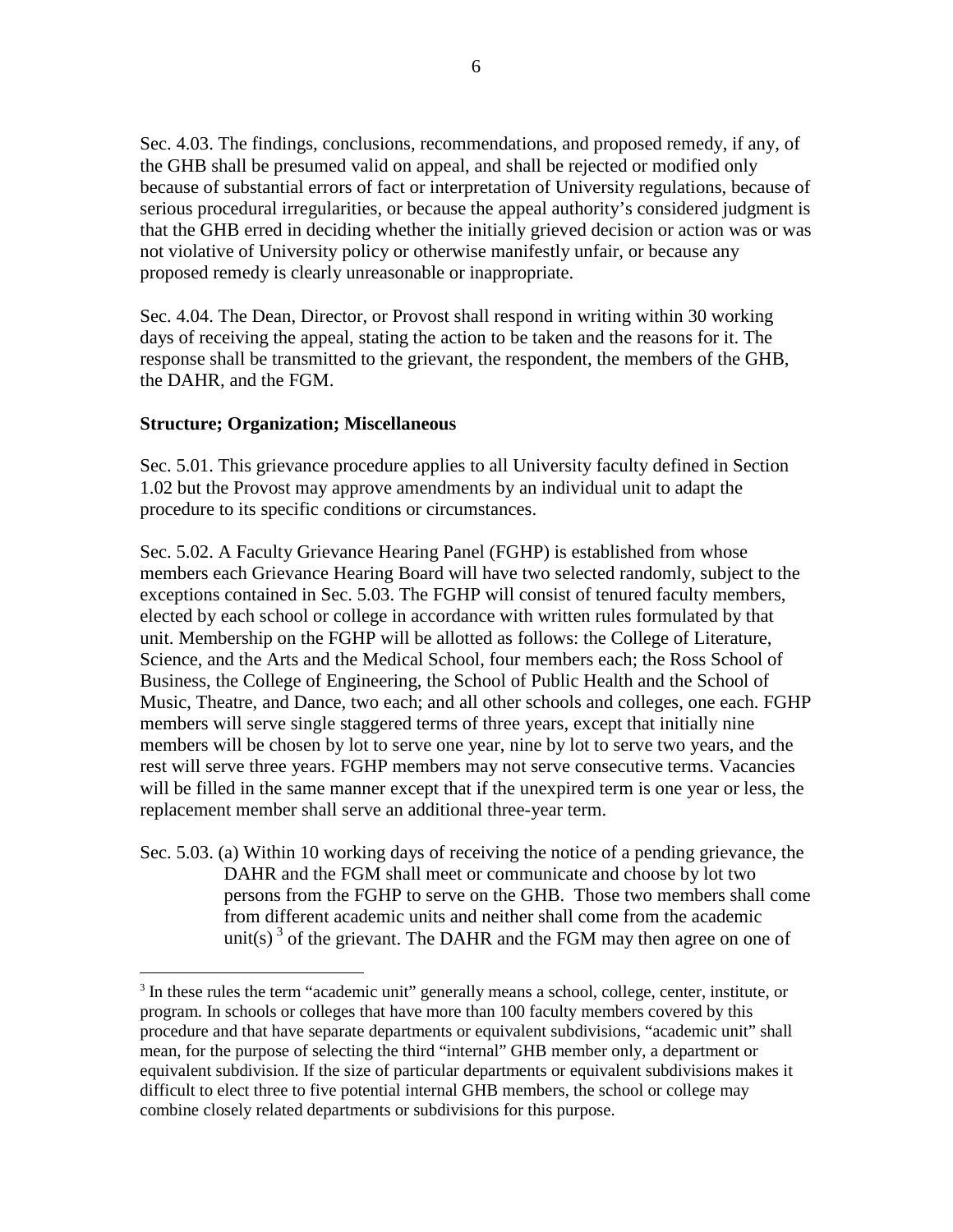the two members as a chair for the GHB or leave the choice between those two to the Board itself.

- (b) The third member of the GHB shall come from the academic unit in which the grievance arises. Each academic unit shall formulate written rules for electing three to five tenured faculty as potential GHB members. Within 10 working days of receiving the notice of a pending grievance from the DAHR, the grievant and the respondent shall each nominate three members from this list of potential Board members. Both parties shall rank their preferences and transmit their choices to the DAHR and the FGM. Within 5 working days the DAHR and the FGM shall jointly determine the one nominee most favored by both parties. If there is a tie among the choices, the DAHR and the FGM will jointly resolve the tie by lot.
- (c) At any time prior to the first meeting of the GHB established as provided in subsections (a) and (b) above, the grievant and the respondent have the option of agreeing upon any three tenured University faculty members from any academic unit, whether or not members of the FGHP, to serve as the GHB. In this instance, the remaining provisions regarding GHBs will apply.

Sec. 5.04. A member of a GHB shall recuse herself or himself if she or he has significant personal or professional associations with either party, and any member shall be excused with the concurrence of both the DAHR and the FGM, if either the grievant or the respondent objects for sufficient cause to that person's serving. If the DAHR and the FGM disagree about excusing a GHB member, the issue shall be resolved by the Dean or Director, or, if the Dean or Director is a respondent, by the Provost. A recused or excused Board member shall be replaced by using the same procedure applicable to the selection of that member.

Sec. 5.05. The Faculty Grievance Monitor (FGM) is a tenured faculty member who is appointed annually by SACUA to monitor all grievances. In addition to the functions assigned elsewhere, the FGM and the DAHR shall have the following responsibilities:

- (a) Jointly to provide or arrange for the training of FGHP members, and especially those designated as GHB chairs, in the conduct of a hearing and the preparation of a formal written decision;
- (b) Jointly or separately to provide objective information to either the grievant or the respondent or both about the operation of the grievance procedure;
- (c) Separately to monitor the processing of all grievances and to report to the Dean or Director, or to the Provost if the Dean or Director is a respondent, any delay or other failure to comply with specified procedures or GHB directives or decisions on appeal under Section 3.04 or Section 4.03;